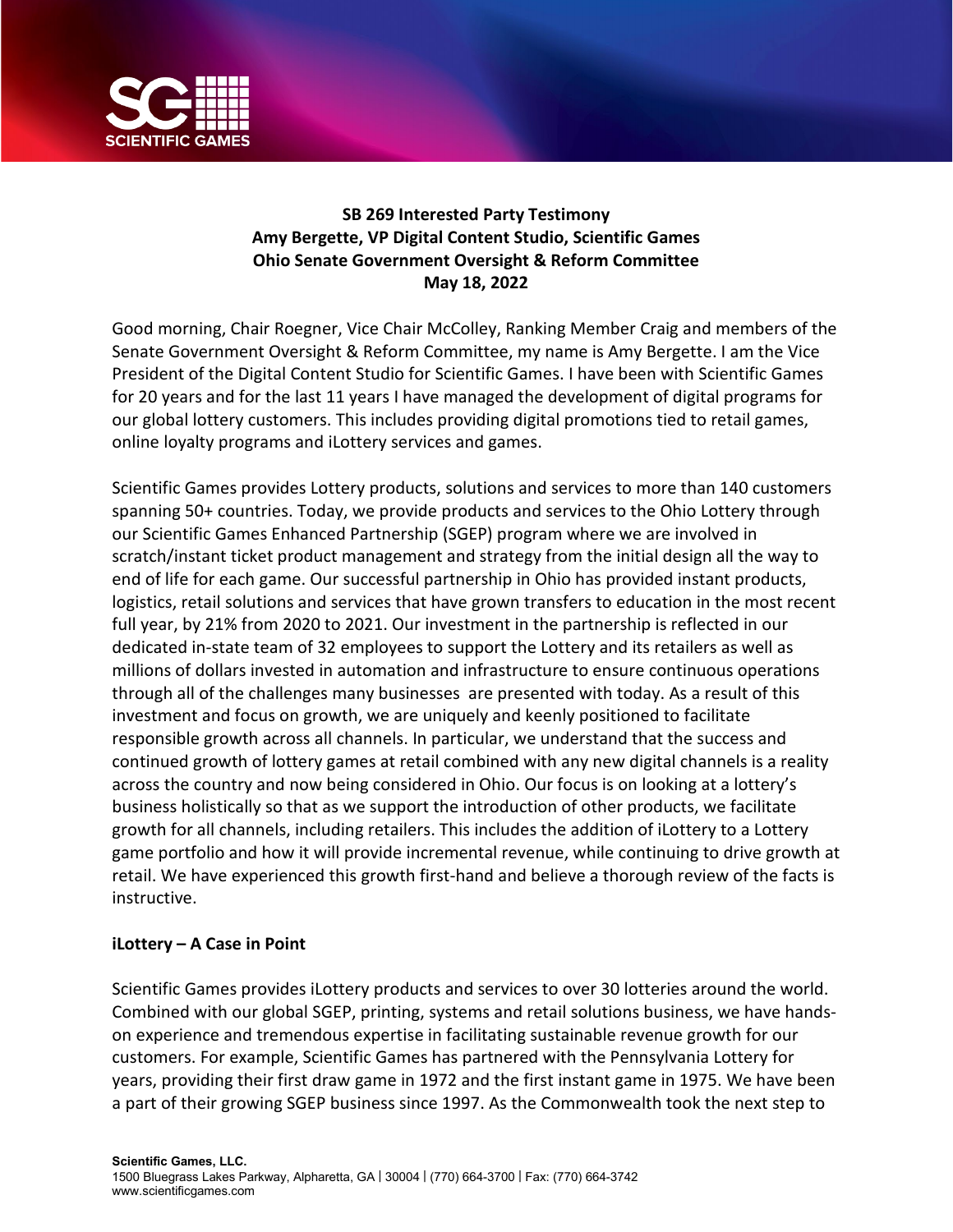

enable selling their games through the internet, Scientific Games was able to facilitate a rapid program launch combined with incremental growth for the lottery's overall business and returns for beneficiaries—Older Pennsylvanians. Scientific Games launched the Pennsylvania Lottery's iLottery program, in record time from the enabling legislation of the iLottery program in October of 2017 to launch in May of 2018, just seven months later. Most importantly, this program increased sales growth across all channels, including retail.

iLottery is an important step for lotteries to continue providing their products and programs to players across all channels. Players expect to be able to purchase games at retail or online, just as they do with most other consumer products. iLottery is key for player convenience and will ensure lotteries keep their business relevant in an always aggressive and challenging consumer market. In particular, as consumers have new choices on how they spend their entertainment dollars, with the introduction of new gaming products, including sports betting or iGaming, the lottery is not only protecting its brand, but also meeting new consumer demands. A wellmanaged iLottery program, with a full-product line strategy, can and will ensure growth across all channels and continue to facilitate growing returns for lottery beneficiaries.

## *Some key considerations:*

- o Rising Tides Lift All Ships; growth in lottery play benefits all key stakeholders
	- Despite concerns that retail lottery sales may be cannibalized once a lottery begins selling their games online, it is actually the opposite. Of the 12 lotteries selling online today, none have experienced cannibalization at retail. In the fourth quarter of 2021, total US Lottery sales increased 9% year over year and total gross iLottery sales increased 8% year over year according to Eilers & Krejcik's US Lottery and iLottery Tracker – 4Q21.
	- In Pennsylvania, retail sales grew by more than \$1.1 billion, or 26%, from \$4.2 billion to \$5.3 billion annually since the launch of iLottery. During their first full fiscal year of iLottery, retail sales grew by 7.2% with iLottery sales providing incremental growth to the business.
	- Casinos in Pennsylvania have also seen tremendous growth since launching their products online (iGaming). According to a Pennsylvania Gaming Control Board Revenue Report, online sales from casinos achieved \$34.4 billion in wagers for the first 9 months of the most recent fiscal year, whereas the Pennsylvania Lottery achieved \$597 million during that same time period. Essentially, casinos have achieved 58 times more in sales so far this fiscal year. An indication that not only is there no cannibalization to their business, they have experienced significant growth.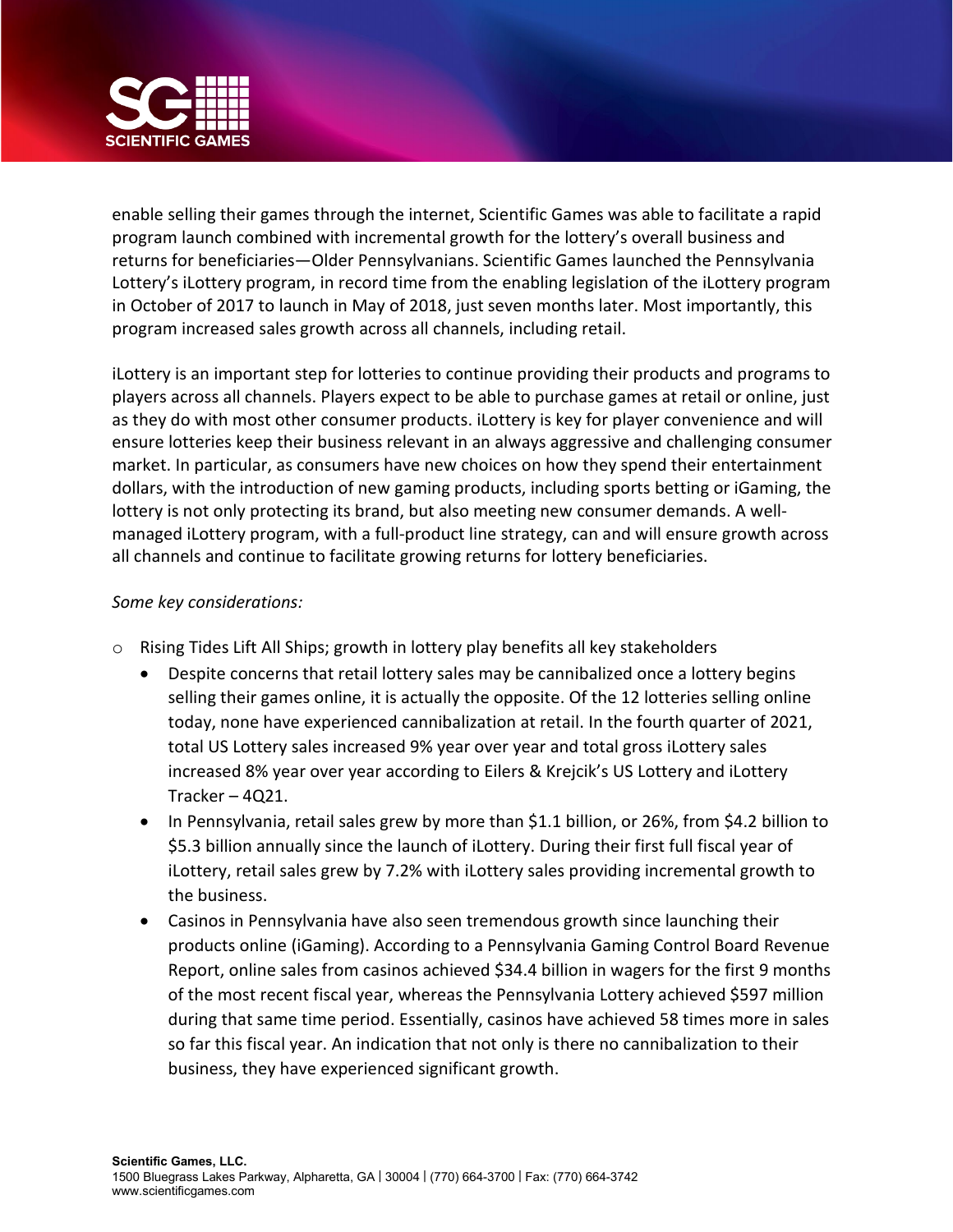

- o iLottery Benefits Retailers
	- Retailers are well positioned to benefit from iLottery, through well-managed and successfully implemented marketing strategies and retailer programs. In Pennsylvania, Scientific Games and the Lottery created, with input from retailers, an effective way for retailers to participate in online sales success:
		- A retail affiliate program was established providing additional financial incentives for retailers who refer players to the iLottery program. The "Customer Referral" program provides retailers with three ways to earn more: Through a Profit Share approach – Retailers can earn a 20% revenue share from each player they refer; With Cash Awards - Retailers can earn \$100 cash instantly for each player they refer; and a Hybrid of both – Retailers can earn \$50 cash instantly for each player they refer as well as a 10% revenue share.
		- Webcash Players may purchase a voucher at retail to fund their online iLottery wallet. Retailers earn their commission on the Webcash sale since it is generated instore, from the terminal. Since the launch of iLottery, over \$20 million in WebCash has been sold, and retailers have earned over \$1 million of commissions on these sales.
		- Big Win Commission Players who win a big prize and were referred by a retailer to the iLottery program, enable the retailer to win too. From \$100 to \$20,000, retailers may receive an extra commission when their referred player wins in the iLottery program.
		- Cross-promotions The Lottery runs promotions where an online version as well as a retail version of a game of the same brand, are sold simultaneously. The Lottery motivates players who purchase the online game to purchase at retail by awarding them with a coupon they redeem at retail establishments.
- o Increased Returns to Beneficiaries with Responsible Limits
	- Effective Game Experiences Lotteries should have the ability to sell their games online using best practices to deliver the most effective consumer experience for a lottery game. It is critical to ensuring lottery products are relevant and accessible to consumers and it is vital to providing revenue growth and subsequently, increasing returns to beneficiaries. Any limitations on price point, payout, game mechanics or other core functionality will only serve to lessen lottery sales potential, and therefore returns to important state programs. Casinos have launched effective online businesses in Pennsylvania, even while the Lottery sold their products online without burdensome restrictions.
	- Responsible Gaming –iLottery games that deliver consumer entertainment is important,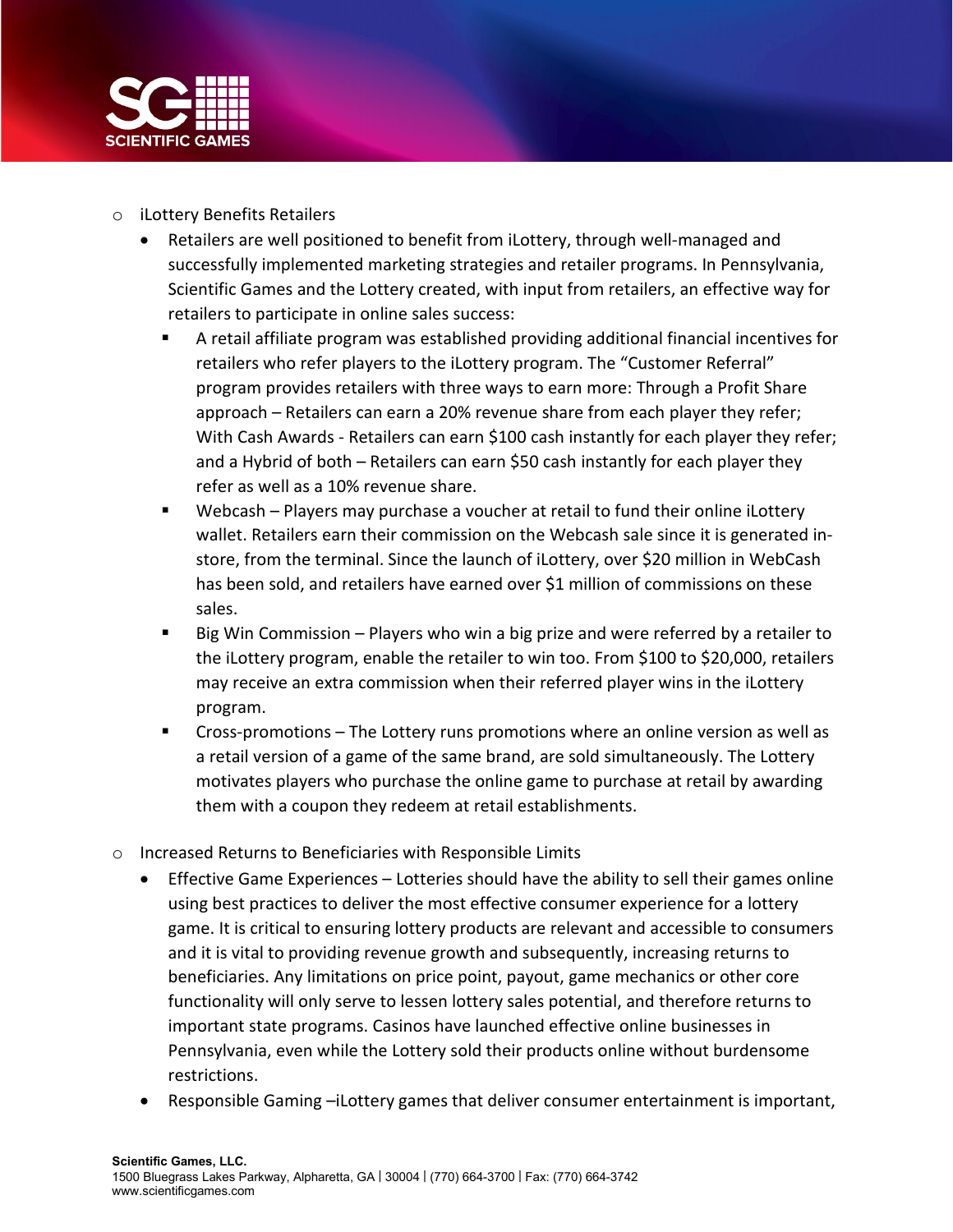

but it is equally important to ensure there are Responsible Gaming tools in place. The Pennsylvania Lottery together with Scientific Games' launched their iLottery solution with key features enabling the Lottery to achieve iCAP certification for a second time. iCAP, the Internet Compliance Assessment Program developed by the National Council on Problem Gambling, is a key acknowledgement of the Lottery's effective Responsible Gaming initiatives. The Pennsylvania Lottery's program provides players the option to self-exclude from the program, offers cool-off periods, and ultimately, permanent lifetime exclusion. Additionally, the platform allows players to set limits on deposit and play amounts. Scientific Games has also created a program called Healthy Play<sup>TM</sup> that includes a responsible gaming strategy and best practices. Our slogan—Have Fun. Do Good. Play Healthy<sup>TM</sup>—is evidence of Scientific Games' deep understanding of a lottery's core purpose. The Healthy Play<sup>TM</sup> program is built on the WLA (World Lottery Association) Responsible Gaming Framework and Principles.

- o PA Lottery Lottery full-line product management: A Well Managed and Thriving Retail and Online Business
	- The Pennsylvania Lottery recorded its best sales and profit year as reported in their last profit report, the PA Lottery Profit Report 2020-2021. Notably:
		- For the  $10^{th}$  consecutive year, the Lottery recorded profits exceeding \$1 billion.
		- Retail Scratch-Off games set a new sales record in fiscal year 2020-21 of \$3.76 billion, up 17.3 percent, from the previous year.
		- In fiscal year 2020-21, iLottery generated \$887.0 million in eInstant play which was **\$158.2 million, or 21.7 percent, more** than the previous year.
		- Online eDraw game sales added \$21.4 million, which was **\$17.2 million, or 414.8 percent, more than the previous year.**
		- **In total, iLottery added \$84.7 million in profit, which was \$21.3 million, or 33.6 percent, more than the prior fiscal year**.

The Ohio Lottery is like all other businesses selling products to consumers; they must meet changing consumer demand. Providing convenient and relevant experiences to consumers online **and** at retail will be critical to enable returns to their beneficiaries. As evidenced with other states, like Pennsylvania, retailers can, through a collaborative effort with the Lottery, benefit and thrive when an iLottery program is launched with a full line growth strategy. Casinos too have proven they can achieve incredible growth with their iGaming programs even in a state that offers an effective iLottery program. Modern consumer technology is a reality. The opportunity for growth is available to the Lottery, retailers and casinos. Keep them playing in Ohio.